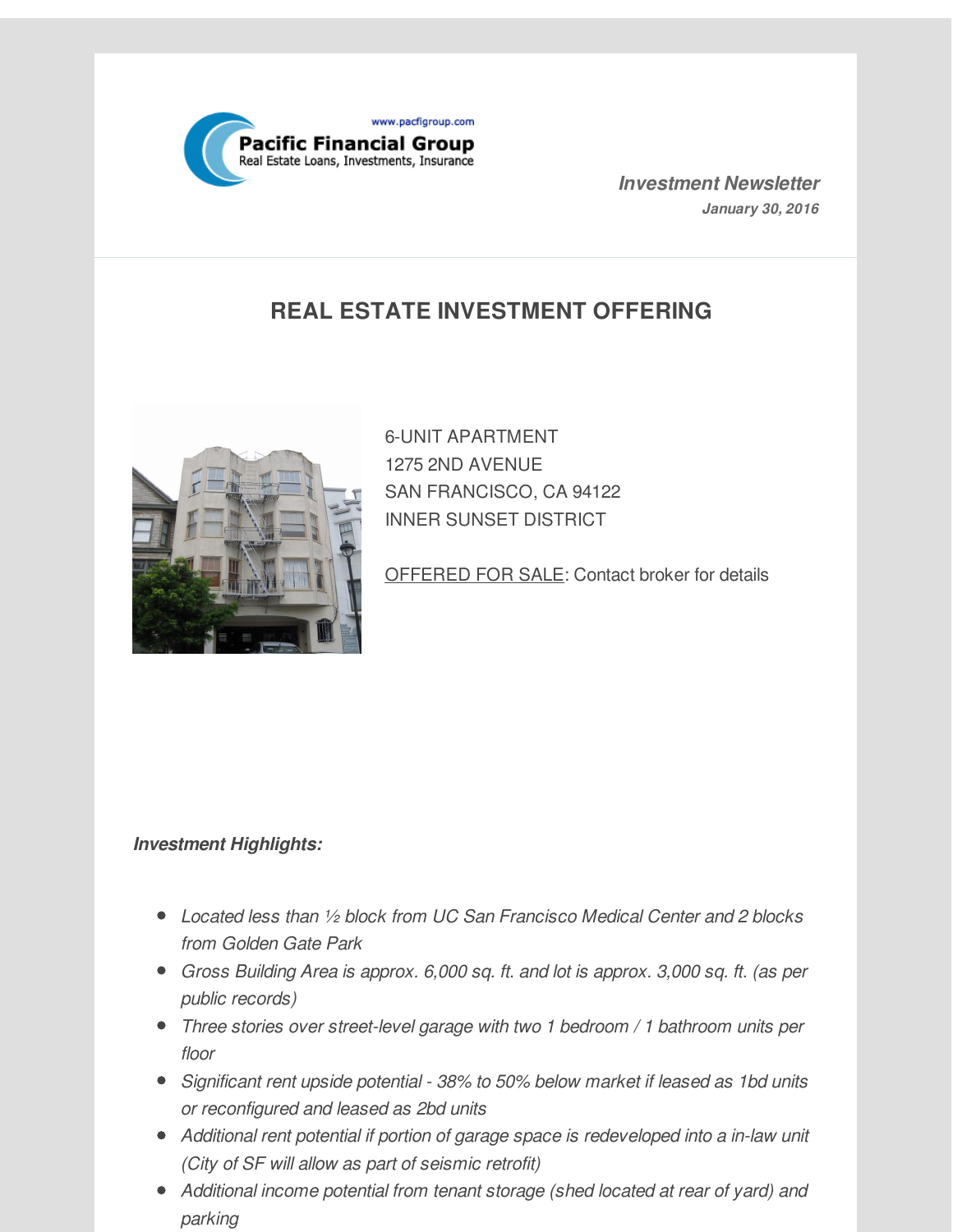- *Building contains open, interior courtyard that brings lots of natural light to all 6 units*
- *Subject comes with professional management and easy rent collection process*
- *All units are separately metered for PG&E and master metered for water*
- *Proforma: @ 6% cap rate & 12 GRM*

*For more information or to schedule a private showing, please contact Sam Shummon at (415) 680-0121.*

*Ask us about our low cost apartment loans and our generous referral fees for 5+ multifamily and commercial real estate loans!*



#### **ABOUT OUR SERVICES**

Pacific Financial Group is a full-service brokerage firm dedicated to providing clients with real estate brokerage, real estate lending, investment advice, financial planning and insurance services. Our success is the result of our client-focused commitment, professional integrity, industry and market knowledge and unique private banking approach to understanding the financial needs of our clients and delivering specifically tailored solutions. **Visit our website to obtain additional information about the types of [investment](http://r20.rs6.net/tn.jsp?f=001M6SEh-UTJsMpKT6_55fXd8gex82gegT4wo84m02JNQSzHP7UsO3INC9k3z3pw1GBHeyww1tLGZUP6Oh5dEMlL47aemYc9MkisoCzoervOX79itbymPH_v2PT0RUb9hN8Mo58JHqd9dzWewUec7_acPTDwInNFrNfG0xeKgNGDIoqDq-xE-tG1SDbwVO_N5gJcmyqdXUjY9o=&c=&ch=) advice and [insurance](http://r20.rs6.net/tn.jsp?f=001M6SEh-UTJsMpKT6_55fXd8gex82gegT4wo84m02JNQSzHP7UsO3INC9k3z3pw1GBuTGhFgWchF9lc7xEWlZM4Sx8EWleijEu8SRjarFSZOkMRGvqvzSCEVwd5M3t3RZ5P1ZxZGiF_Gb8bRcxkdD8kY_r1l-7KF7KINtL3WLDUUrU-hqBAblbdfG3IxtXcu7E5JVdgAx2s58=&c=&ch=) services we offer.**

#### **APARTMENT LOAN PROGRAMS**

**Hot Money: We now offer low cost apartment loans from \$1MM & up in California. No origination fees, no lender fees and closing costs are capped at \$2K or less!**

We are pleased to provide access to a large selection of 5+ unit multi-family loan programs from which to choose so you are assured of finding one that is best suited to meet your particular investment objectives. Drawing from our diverse pool of capital sources, your loan program options are limitless. **Visit our website to obtain additional [information](http://r20.rs6.net/tn.jsp?f=001M6SEh-UTJsMpKT6_55fXd8gex82gegT4wo84m02JNQSzHP7UsO3INC9k3z3pw1GBL4EB1oTZJunpA3i1g4VZ0I8vsLvG2FBK-bWdXO8eFHthST2_D0ZRcrHwZxhTMi6RmmX7-ffDxFn6QQSIRhBP8KRur1EDOMU4a82jwPLNKmJPGdUezspS-HOgq1gpuvLVT6TNPSyGxcs=&c=&ch=) about available apartment loan programs and interest rates.**